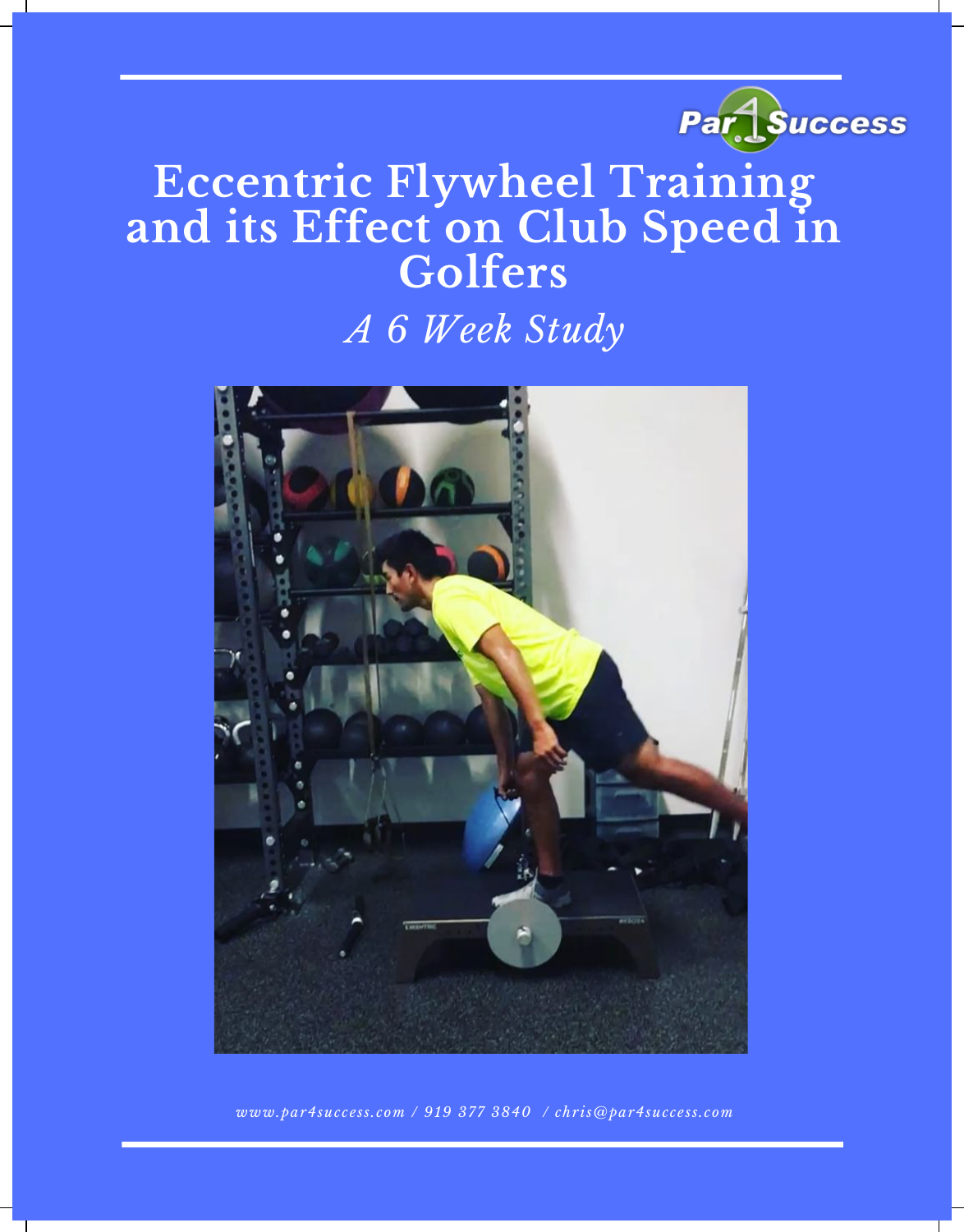## **Background**

We at Par4Success pride ourselves on remaining at the cutting edge of training techniques and want to make sure we are providing the highest quality training to our athletes. Our golfers undergo standardized testing three times per year to make sure our programs are effective, efficient, and customized to the needs of each athlete in order to maximize their performance on the course and in life.

Triphasic training is a periodization method which utilizes specific blocks of emphasis on the three parts of a movement in order to maximize performance. The first is a block of training focused on the eccentric, or muscle-lengthening under tension portion, of a movement. The second block focuses on the isometric portion of the movement at the muscles most disadvantageous position, forcing the athlete to pause and hold a static position without joint angle change while still under tension at a specific range. Finally, in order to transfer strength into power, the emphasis is placed on the muscle-shortening, or concentric, portion of the movement, and speed of movement in prioritized.

In our prior research, we have seen this style of training produce about a 50% better-than-average improvement in our adult golfers' club head speed compared to previous training blocks which utilized a Classic Periodization model. A Classic Periodization model first emphasizes hypertrophy or muscle size, then strength, and then power. This is achieved by manipulating sets and reps of each exercise.

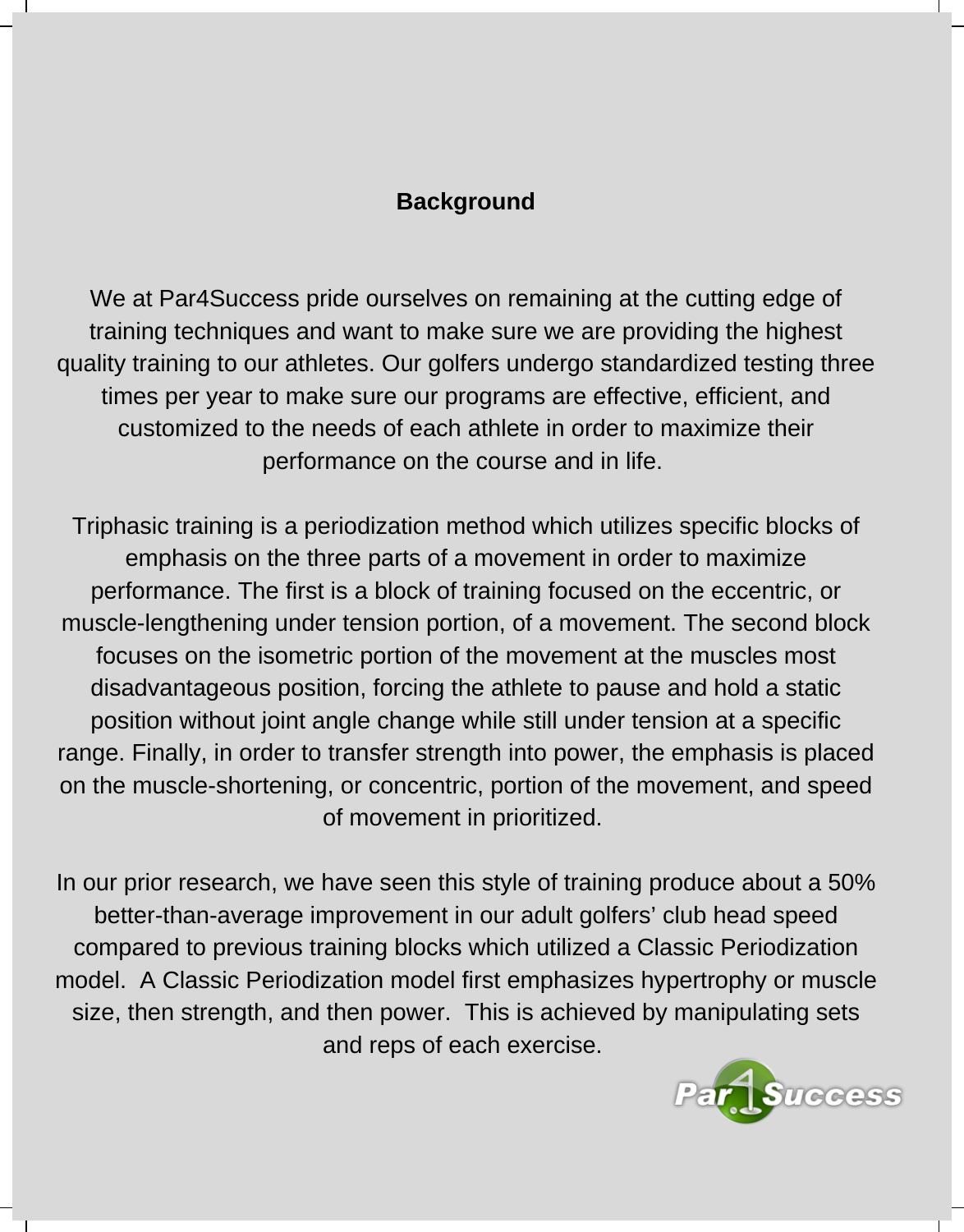As was reported at the World Golf Fitness Summit in October of 2018, adults undergoing Classically Periodized training gained an average of 0.9 mph of Club Head Speed in 12 weeks, whereas those who underwent Triphasic Training gained an average of 1.5 mph of Club Head Speed. While this is not statistically significant, we believe that further investigation is warranted because of the importance that distance plays in the game of golf as is evidenced in the positive relationship between driving distance on the PGA Tour and Money List standings.

Our goal with all of our research is that it is useful and realistic to help as many golfers around the world as possible. Armed with the knowledge that triphasic training has demonstrated larger club speed gains than traditional training in adult golfers, and that there is equipment widely available that might further enhance this positive club speed result, our natural curiosity led us to test the KBox and KPulley devices. These are unique, safe, and effective devices that provide athletes and coaches with a way to overload the eccentric portion of almost every movement you can perform in a gym safely. Their website has compiled much of the relevant research on flywheel training (www.exxentric.com).

Eccentric flywheel training is nothing new, but has become increasingly more popular in recent years as a way to overload the eccentric portion of a movement safely and effectively. The company behind Kbox and Kpulley, Exxentric, has made this technology more accessible than ever. The relatively affordable price point and portability (the kbox) of the equipment is allowing coaches, clinicians and individual athletes to utilize this type of training more frequently than ever. This has made it a viable option for smaller training facilities, clinics and even home gyms.

In full disclosure to maintain the integrity of our research, the researchers did not receive any monetary compensation for completion of this study or any other arrangement with Exxentric.

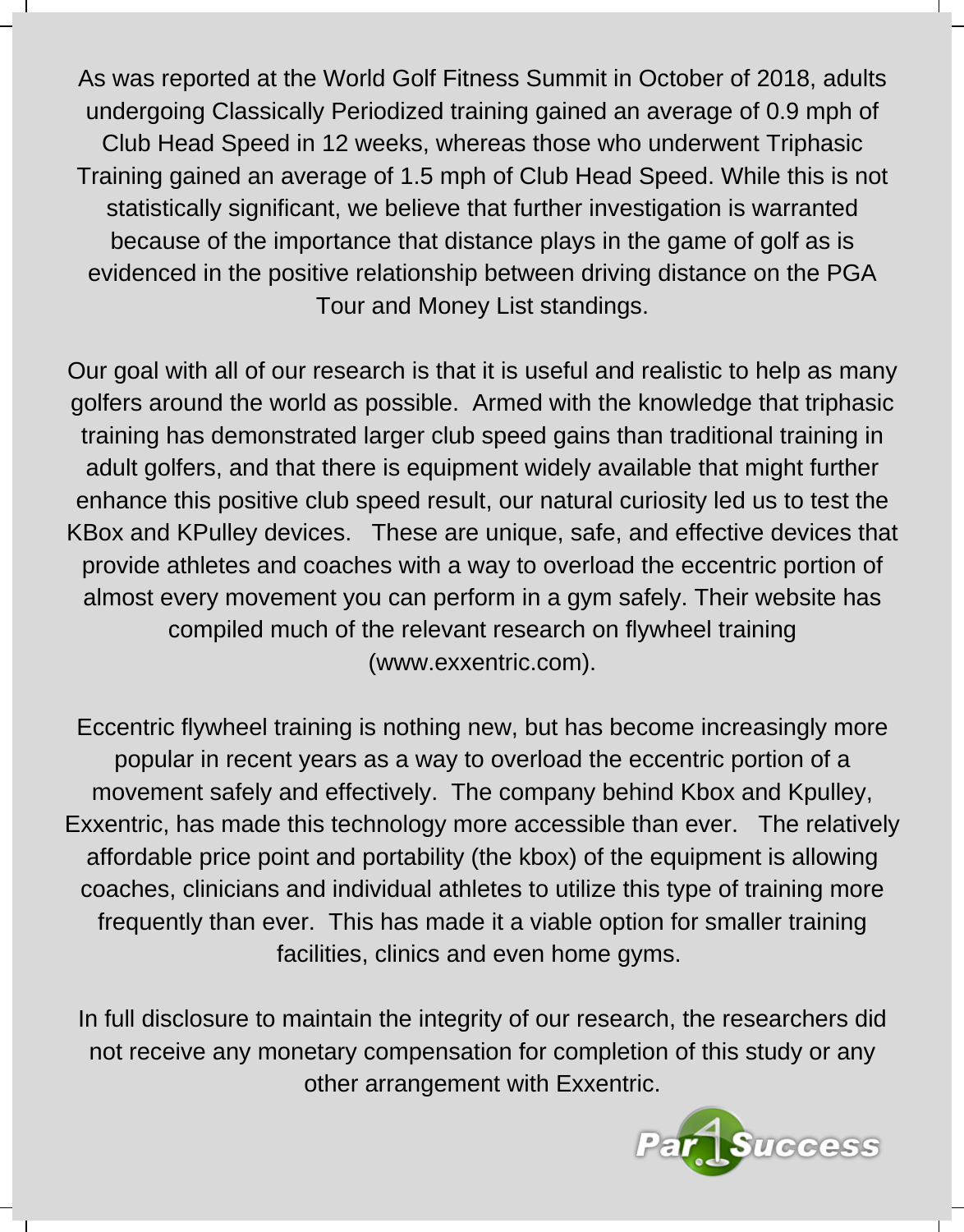#### **Purpose**

Our goal was to determine how effective the Exxentric KBox and KPulley were on increasing club head speed over a 6-week training block compared to eccentric-focused barbell movements and cable/band pulleys for rotation.

## **Methods**

We recruited 29 participants from our existing golf fitness membership to participate in the study, and randomly assigned them to one of three groups:

KBox Group (KB), which performed all squat and hinge lifts on Kbox and all press and pull lifts on Kpulley. KB performed all rotary power movements with the Keiser cable machine.

KPulley Group (KP), which performed rotary power movements on the KPulley and all squat, push, pull and hinge movements with barbells with an eccentric focus.

Control Group (CG), which performed all compound movements with barbells with an eccentric emphasis, and all rotary power movements with the Keiser cable machine.

The following table details both the twice a week workout and the progressions through the 6-week study.

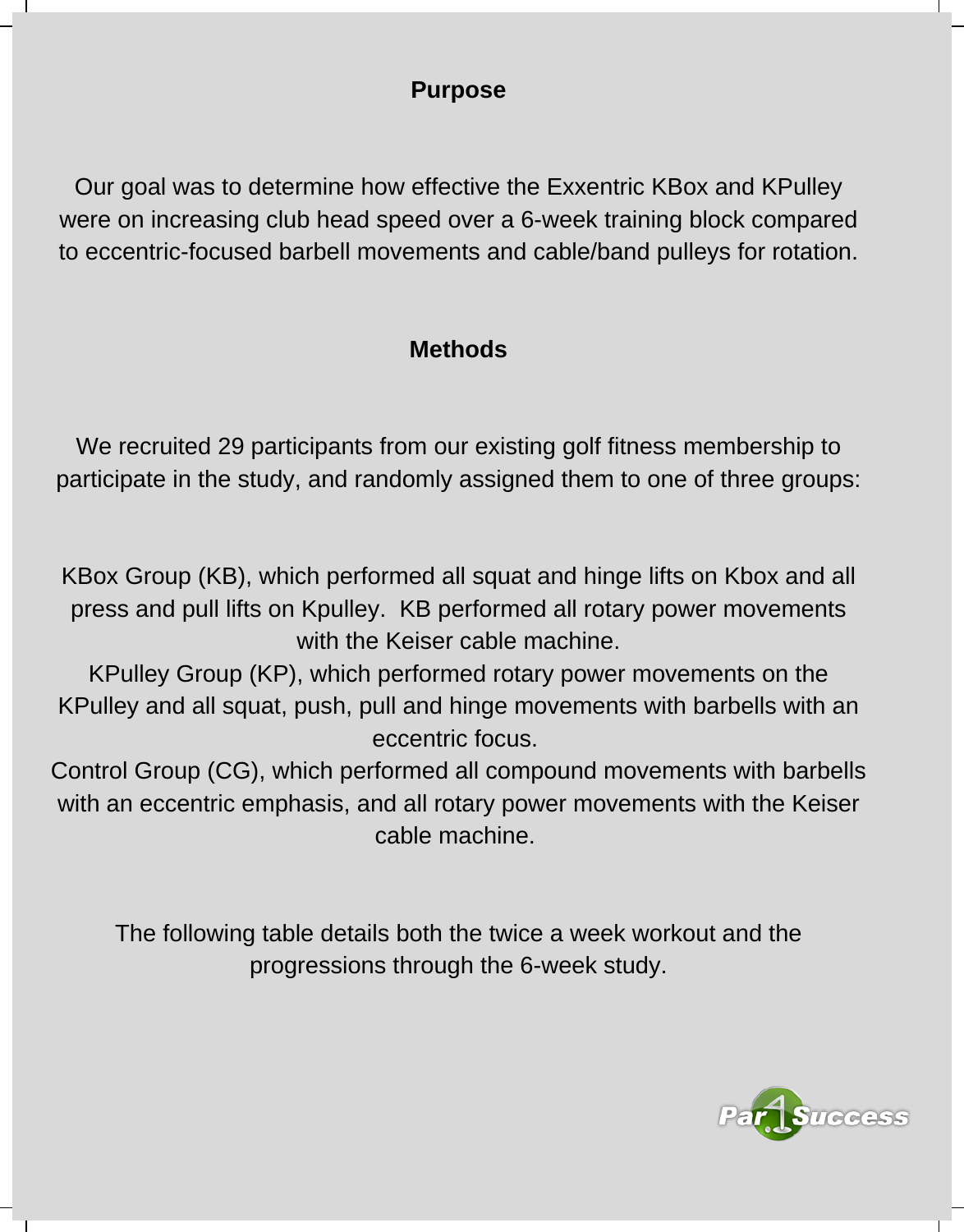|                        |                                |                                                                                       | <b>Week 1-2</b>                | Week 3-4                                                          | <b>Week 5-6</b>                       |
|------------------------|--------------------------------|---------------------------------------------------------------------------------------|--------------------------------|-------------------------------------------------------------------|---------------------------------------|
| Press                  | Row                            | Day 1: Squat & Day 2: Hinge & Applicationsto<br>Study                                 | All Lifts: 3 x 12              | Compound:<br>$4 \times 8$<br>Auxiliary:<br>3x8                    | Compound:<br>4x5<br>Auxiliary:<br>3x6 |
| 1a.) Squat             | 1a.) Deadlift                  | KB Group<br>Squat and<br>Hinge on KBox, KB Load<br>KP/CG both on Females:<br>barbells | .025mr2                        | KB Load<br>Females:<br>.05mr2                                     | KB Load<br>Females:<br>.075mr2        |
| 2b.) Chop<br>low/high  | 1b.) Rotation<br>with Bar      | <b>KP</b> Group on<br>KPulley, KB/CG<br>on Keiser                                     | .075mr2                        | KB Load Males: KB Load Males: KB Load Males:<br>.1 <sub>mr2</sub> | .125mr2                               |
| 1c.) SA KB TRX<br>Rows | 1c.) One arm<br>DB press on SB |                                                                                       | KP Load<br>Females:<br>.025mr2 | KP Load<br>Females:<br>.05mr2                                     | <b>B</b> Load<br>Females:<br>.075mr2  |
| 2a.) Bench<br>Press    | 2a.) Bent Over<br>Row          | KB Press on<br>KPulley and<br>Row on KBox,<br>KP/CG both on<br>barbells               | .05mr2                         | KP Load Males: KP Load Males: KP Load Males:<br>.075mr2           | .1 <sub>mr2</sub>                     |
| 2b.) MB Chest<br>Pass  | 2b.) Landmine<br>Anti-Rotation |                                                                                       |                                |                                                                   |                                       |
| 2c.) KB SLRDL          | 2c.) Walking<br>lunge          |                                                                                       |                                |                                                                   |                                       |
| 3a.) BB Rollout plank  | 3a.) Slider                    |                                                                                       |                                |                                                                   |                                       |
| 3b) Bike<br>interval   | 3b) Row/bike<br>interval       |                                                                                       |                                |                                                                   |                                       |
| 3c.) Suitcase<br>Carry | 3c.) Farmer<br>Carry           |                                                                                       |                                |                                                                   |                                       |

 $\overline{a}$ 

 $\overline{\phantom{a}}$ 



 $\frac{1}{\sqrt{2}}$ 

 $\frac{1}{\sqrt{2}}$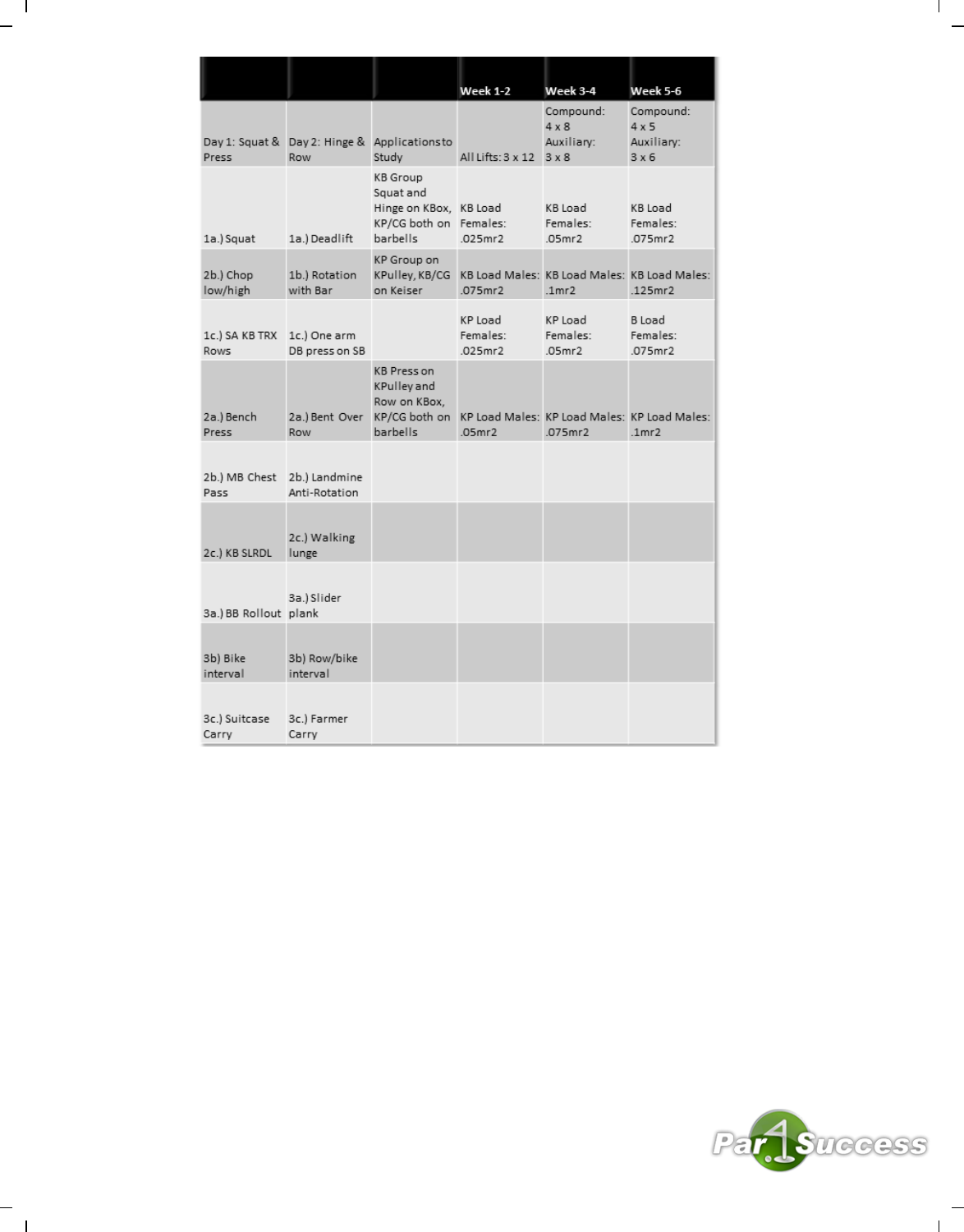# **Results**

Results for each group are listed in the table below.

Due to relatively small sample sizes, no statistically significant differences exist between the groups.

|                | <b>Sample Size</b> | Avg. Change in Club<br><b>Head Speed (mph)</b> | Avg. % Change in<br><b>Club Head Speed</b><br>(%) |
|----------------|--------------------|------------------------------------------------|---------------------------------------------------|
| <b>KBox</b>    | 11                 | 1.3                                            | 1.61%                                             |
| <b>KPulley</b> | 9                  | 2.6                                            | 2.80%                                             |
| Control        | 3                  | 1.2                                            | 1.36%                                             |
|                |                    |                                                |                                                   |
|                |                    |                                                |                                                   |

**Conclusion**

Based on these preliminary findings, the KBox and KPulley systems are a very effective way to increase club head speed in adult golfers over a 6-week time period. This is bolstered by the fact that this study was completed towards the tail-end of the golf season. Our previous in-house data on over 600 golfers generally shows a decrease in club head speed during the season (April - October in North Carolina) due to decreased training volumes and increased playing time. Comparing that data to the participants in this study, which took place during the middle of this time frame, we saw 65% of our participants increase their club head speed during this 6-week study.

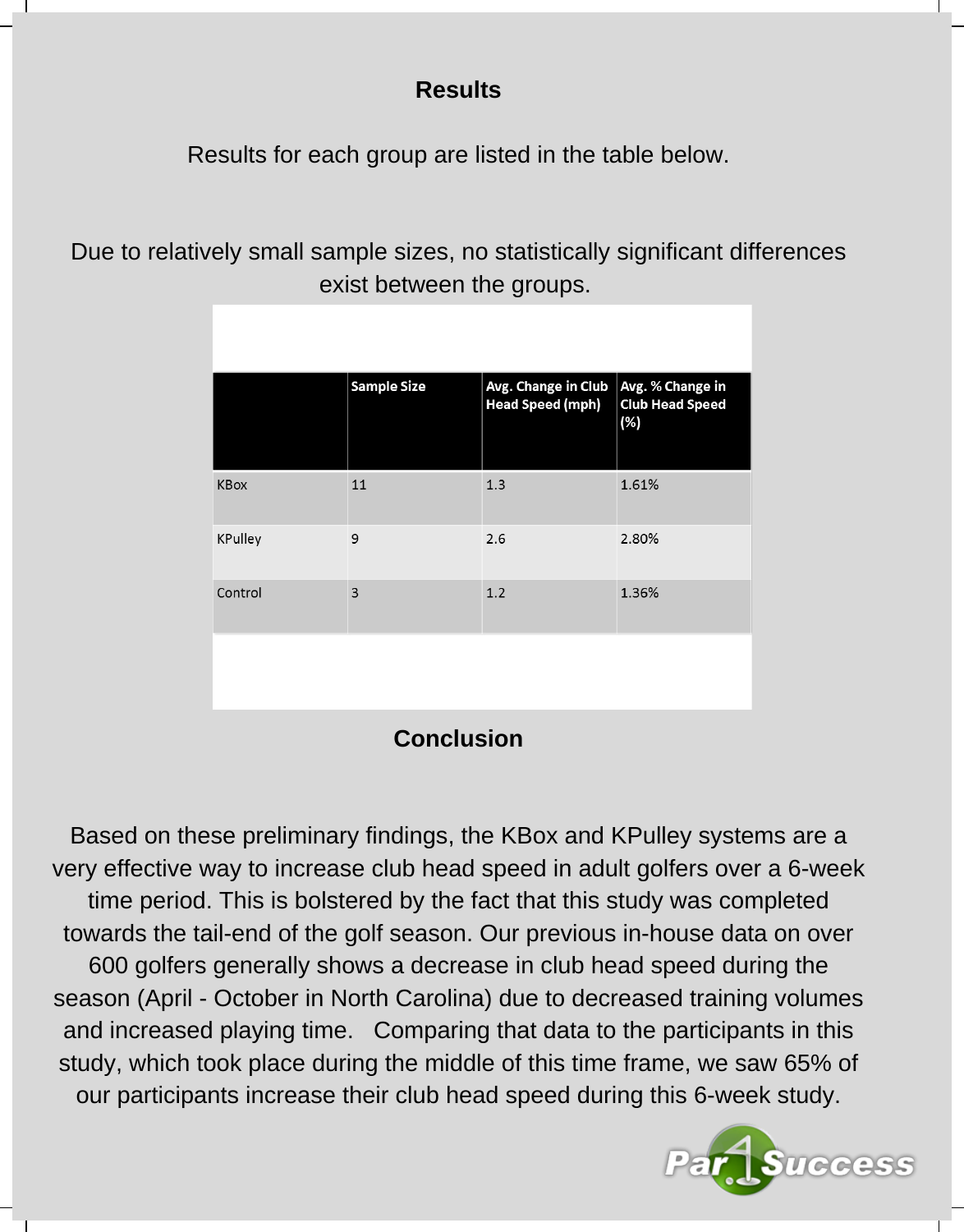Further interesting insight comes when you compare these current findings to our larger sample of data over the past 4 years which can be downloaded here. The average increase in club speed for an adult golfer in a 12 week period is 1.5 mph at best in a triphasic program (did not include rotary eccentric training) and 0.9 mph in a classic periodization model (no eccentric training in any plane).

In this 6 week study, both the control and the kbox groups beat the classic training periodization and approached the 1.5 mph gains of the full triphasic program. One could reasonably assume that with another 6 weeks and continued progression through triphasic programming, that they would come close to matching the 1.5 mph gains and possibly surpassing them. Both of these groups' results seem to lend support to the finding that triphasic training is a very effective means to increase club speed in adult and senior golf populations.

The Kpulley group at 6 weeks had already beaten the 1.5 mph gains seen in a 12 week triphasic program by over 1 mph or 73%. The addition of eccentrically focused rotary training appears to have a hugely important effect on club speed in golfers. This likely has been an under focused area of training for many rotary athletes despite the plethora of concentric rotary exercises such as medicine balls, cable rotations and banded rotations. These findings would seem to support the idea that you need to train an athlete's ability to slow down and harness their energy efficiently. Eccentric overloading appears to be a very efficient and effective way to train this skill in rotary athletes.

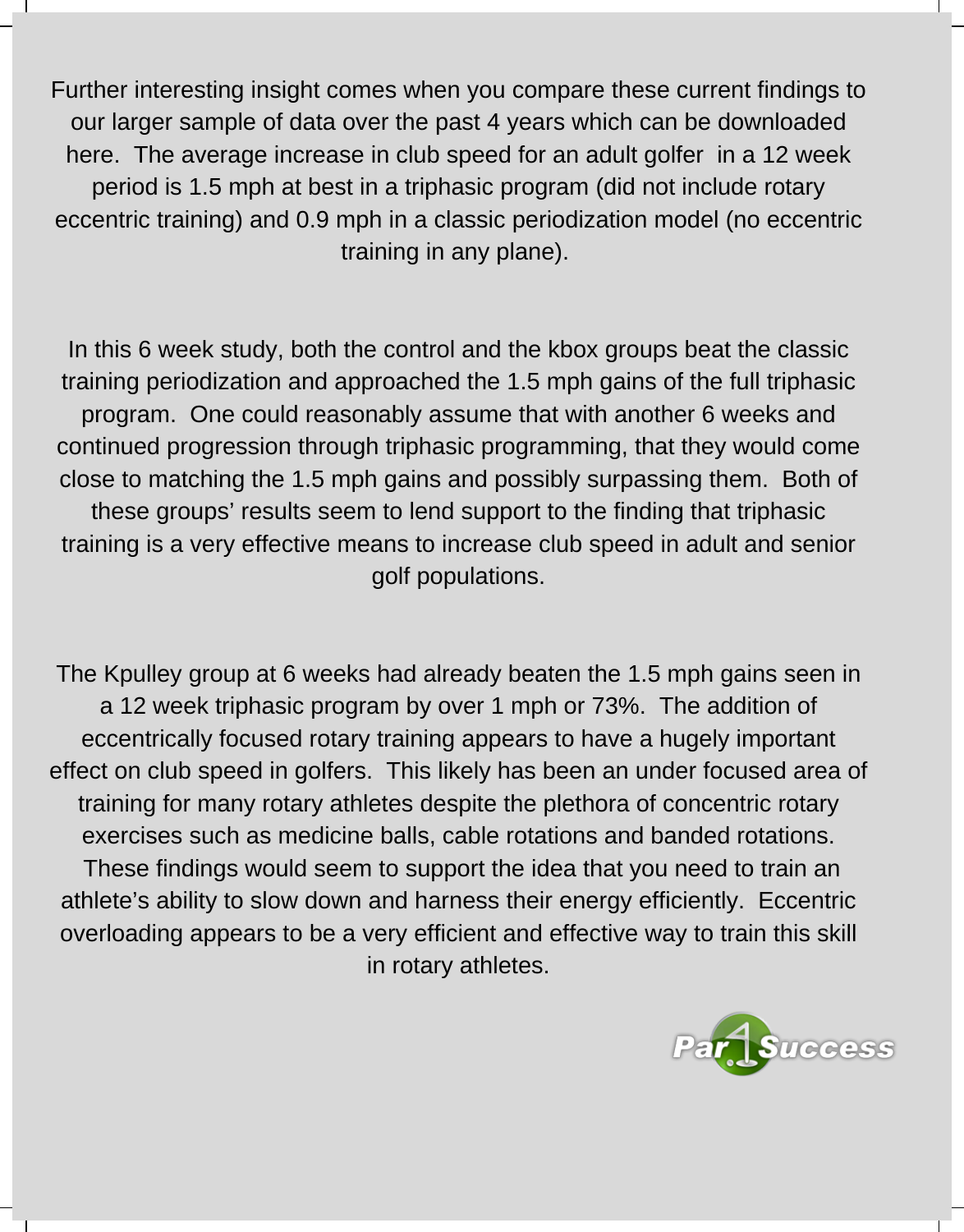While the data is not statistically significant, it is the authors' opinion that an addition of 2.6 mph (1 mph more than either other group and 1.1 mph more than the established 12 week average) in 6 weeks is extremely significant in the golf performance world. Every 1 mph gained is equivalent to just under 3 yards of distance gained (assuming launch conditioning remain consistent). This means 2.6 mph is between 6-9 yards of distance depending on what reference you use.

When looking to create the most effective program for increasing rotational power, the researchers believe it wise to consider both the findings from this study and our prior work. These initial results show improved gains in swing speed when rotational eccentric training is focused on compared to when it is not. It is therefore reasonable to suggest that specifically including rotational training into the triphasic periodization model as a fifth element of strength training focus beyond just squat, push, pull and push would maximize the already improved speed gains seen in traditional triphasic training focused on the push, pull, squat and hinge.

One noted qualitative "finding" of the study was the feedback from participants on their golf games. Throughout this 6-week training block, users of the KBox and KPulley reported feeling much more stable and in control, especially on the tee box. Many participants qualitatively noted better and more consistent ball striking, although this was not specifically measured in this study.

Limitations of this study include relatively small sample sizes due to a loss of participants due to travel and not completing the minimum number of workouts, as well as the short length of the study. For true Triphasic Training to occur, the eccentric-focused or overloaded phase must be followed by both an isometric and a concentric training block in order to translate strength and potential hypertrophy via eccentric training into power expression.

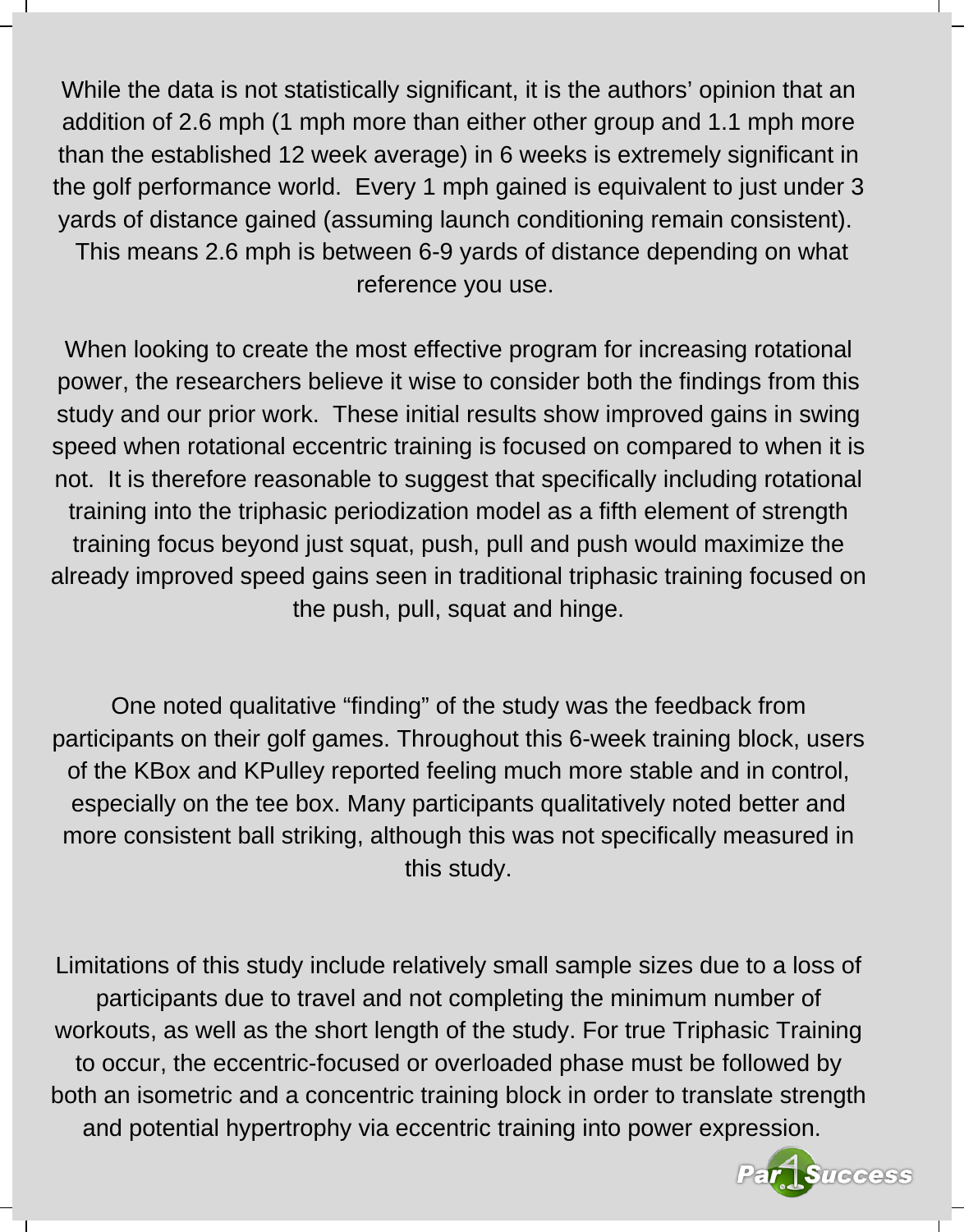Because of this, the authors believe that the results would have been even greater if the length of the study was increased. This is an ongoing aspect of our data collection, training, and future testing.

Future research should be directed towards further understanding how to incorporate eccentric overload training devices and this type of training into a year-long periodization schedule to maximize club head speed gains in adult trainees, as well as understand when and how these tools can be used for junior golfers to improve their performance. To make loading more customized, we will also look at what levels of inertia and what size of flywheel is optimal for each athlete based on various physical characteristics and the timing of their training in regards to year-long periodization.

The authors of this preliminary study believe these results warrant further research done in this capacity to measure more fully and clearly just how more effective flywheels and eccentric training may be to golfers looking to increase their clubhead speed safely. As such, we are currently looking at more targeted designs with larger sample group sizes to improve our ability to relate to the greater golfing public and elite.

Finally, the authors also want to emphasize the observational importance that was noticed when coaching athletes on the Kpulley and other rotational exercises as to proper cues and education on efficient use of ground reaction forces. When training athletes while using the blue tooth technology in the Kpulley, the authors noticed improved max power outputs and speeds when the athletes used the ground more efficiently as opposed to just "spinning" around. Depending on the attachment used (bar, rope, rotary sling) and the angle of the pulley, altering cues made a noticeable difference in the athlete's ability to produce increased power. These numbers were not measured as a part of this study and we did not use force plate technology, but we did want to share this observation as a point for potential future research.